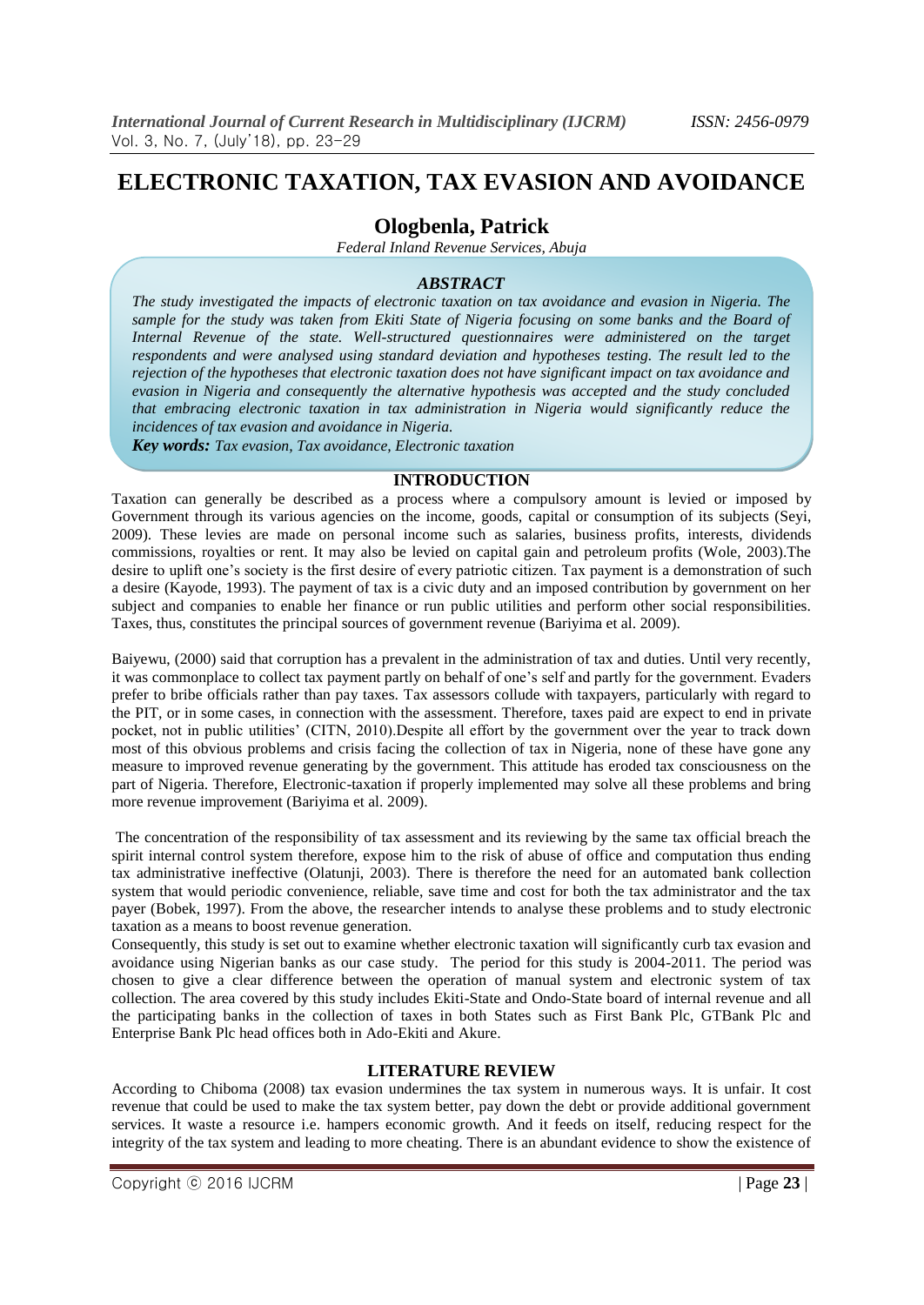large-scale tax evasion and avoidance arising from the weak tax administration in the country. Such tax evasion and avoidance takes the form of; Income (profit) under declaration , Donations or charity to organisation, Invest in fixed assets, Refusal to complete tax forms, Illegal bunkering, Smuggling Cash payment with no invoice or receipts, Fraud and Inflation of deductible expenses.

Following this, Asada, (2005) suggested that three things can be done to deter those who are inclined to cheat. There are as follows; a high probability of detection through the use of close computer network, a high penalty if caught in this regard, the first order of business ought to be that whoever is caught under paying or avoiding their tax is made to pay what they owe. In addition, in order to enhance the effective collection of tax to reduce the incidence of tax evasion and consequent loss of revenue generation to the government, there is provision in the law for the payment of tax at source. Following this provision, tax is deducted at the point the income is received or accrued to the tax payer through withholding tax.

Tax Avoidance arises in a situation where the taxpayer arranges his financial affairs in way that would make him pay the least possible amount of tax without infringing the legal rules. In short it is a term used to denote those various devices which have been adopted with the aim of saving tax and thus sheltering the taxpayer income from greater liability which would have been otherwise incurred (Asada, 2001). Beckar, (1968) has described tax avoidance as follows: the taxpayer knowing what the law is decides not to be caught by it, arranges his business in such a manner as to escape tax liability partially or entirely. It is a lawful trick or manipulation to evade the payment of tax. The meaning of tax avoidance is vividly captured in the case involving Ayrshire Pullman Motor Services and David M. Ritchin Vs commissioner of Inland Revenue when the lord President, lord Clyde held that:

No man in this country is under the smallest obligation, moral or otherwise so to arrange his legal relation to his business or to his property as to enable the Inland Revenue to put the largest possible shovel into his stores. The Inland Revenue is not slow and quite rightly to take every advantage, which is open to it under the taxing statues for the purpose of depleting the taxpayer's pocket. And the taxpayer is in like manner entitled to be astute to prevent so far as he honestly can the depletion of his means by the Revenue.

Thus, it is clear that tax avoidance is legal or at least not illegal since one is mostly probably using the tax laws to limit his tax liability under the same laws. Examples of tax avoidance include:

- (i) Seeking professional advice;
- (ii) Reducing one's income by submitting claims for expenses in earning the income;
- (iii) Increasing the number of one's children (in Nigeria the maximum allowable is four).<br>
(iv) Taking additional life assurance policies.
- Taking additional life assurance policies.

Tax avoidance is thus considered to be a matter of being sensible. While the law regard tax avoidance as a legitimate game and tax evasion is seen as immoral and illegal.

#### **METHODLOGY**

This study is essentially a survey research. According to Ezejelue et al, (2008), survey research usually consists of gathering essential data from usually a large number of respondents, who themselves constitute a sample and analysing same to draw meaningful conclusion. It holds that the purpose of a survey research is not the collection of data per se but the discovery of meaning in the data collected, so that facts and events can be better understood, interpreted and explained. Consequently, survey research procedure was deemed most appropriate in this circumstance.

#### **Population of the Study**

The population for this study is 167 respondents.This comprised the senior staff from level ten and above of the listed departments and sections of the State Board of Internal Revenue of both states. These are the people directly dealing with the administration and collection of taxes and the Tellers in the State headquarters of the participating Banks, which are directly dealing with the collection, and posting of tax paid by the taxpayers. Table 1 describes the population of the study.

| S/N | Organisation                               | Population |
|-----|--------------------------------------------|------------|
|     | Ekiti Board of Internal Revenue, Ado-Ekiti | 63         |
|     | Ondo Board of Internal Revenue, Akure      |            |
|     | First Bank Plc. Ado-Ekiti                  |            |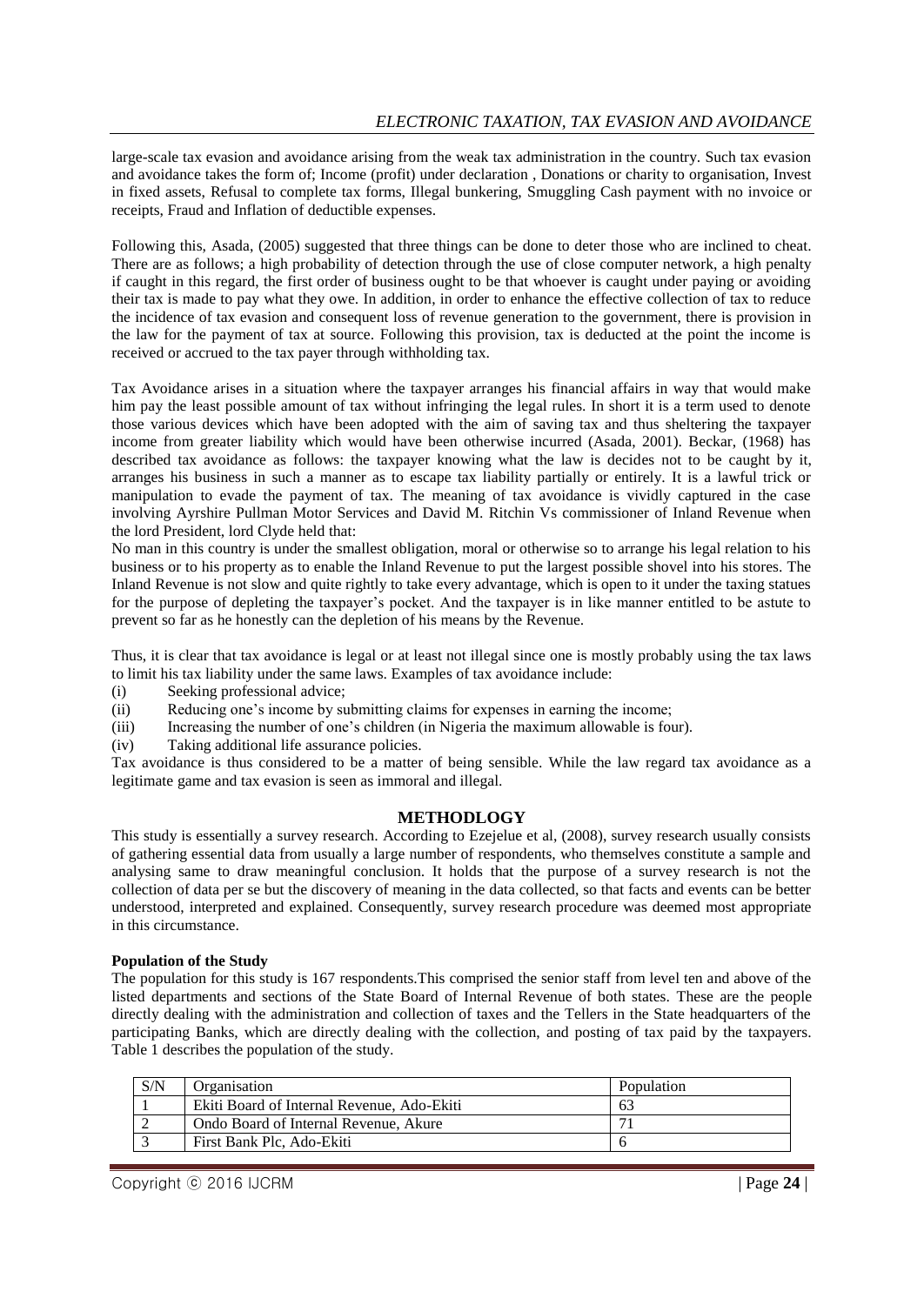| First Bank Plc, Akure      |     |
|----------------------------|-----|
| GT Bank Plc, Ado-Ekiti     |     |
| GT Bank Plc, Akure         |     |
| Enterprise Bank, Ado-Ekiti |     |
| Enterprise Bank, Akure     |     |
| Total                      | 167 |

*Source: Field Survey Data, 2017*

#### **Sample Size Determination**

The researcher used barley's formula to determine the sample size. This is used when the population of the study is known (Taro Yamane, 1973). The formula is as follows:

N

 $n = 1 + N(e)^2$ 

Where:  $n=$  required sample size.

N=population

I= a constant

 $E=$  level of confidence/ significant (5%)

The total sample size is 147

### **Research Instrument**

The major instrument used for the study was the questionnaire. It was used in conjunction with interview and observation of documents. The questionnaire instrument has two parts; PART 1 solicited relevant personal data and other (if any) from the respondents as well as yes/no questions fundamental to the research PART II involved responding to five point Likert Scale questions weighted as follows: Strongly agree (5), Agree (4), Undecided (3), Strongly disagree (2) and Disagree (1).

These question were carried in a way the responses arising from the world provide answers that would enable the researcher to analyse her data either to accept or reject the hypotheses.

## **Administration and Collection of Instrument**

For effective administration of questionnaire, there was a distribution schedule for each subject. Copies of questionnaire were personally distributed to all needed respondent on their schedule dates. The physical presence of the researcher afforded the researcher the opportunity to give explanation where necessary for successful completion of the questionnaire. This personal contact has a lot of advantages apart from ensuring a high rate of return. It also gives the researcher the opportunity to interview some unit heads and shop owners.

#### **Method of Data Analysis**

The data collected for the study were analysed using percentage analysis, frequency counts, mean score and Ztest. Data relating to question 5 to 10 of part 1 of the questionnaire were analysed using mean score. The responses from Likert scale was weighted as follows: strongly agree has 5 points and disagree 1 point. A mean score of 3.0 and above indicates position responses i.e. agree. Any statement of mean score below 3.0 is negative response i.e. disagree. The hypotheses were tested using z-test. This was done to ascertain the inferences between the population means when the hypotheses were tested at 0.05 (5% level of significance).

#### **Sources of Data**

Two sources of data were used in the study. (1) The primary sources, which constitute information generated through personal interview, questionnaire generation and focus group discussion and (2) The secondary source were sourced from scholarly publication through net and empirical studies. Data on internally generated revenue according to sub-heads were collected from the boards of internal revenue offices in Ekiti and Ondo state of south-west geo-political of Nigeria.

# **RESULTS AND DISCUSSION**

The questionnaire was administered to one hundred and forty seven (147) respondents. They are senior staff (level ten and above) in board of internal revenue both in Akure and Ado-Ekiti, Senior staff and top management personnel in First bank Plc, GTBank Plc and Enterprise Bank Plc headquarters in both Akure and Ado-Ekiti and management of some organisations in both Akure and Ado-Ekiti. However, one hundred and nine copies (109) 74% were retrieved and thirty eight (38) 26% were not returned.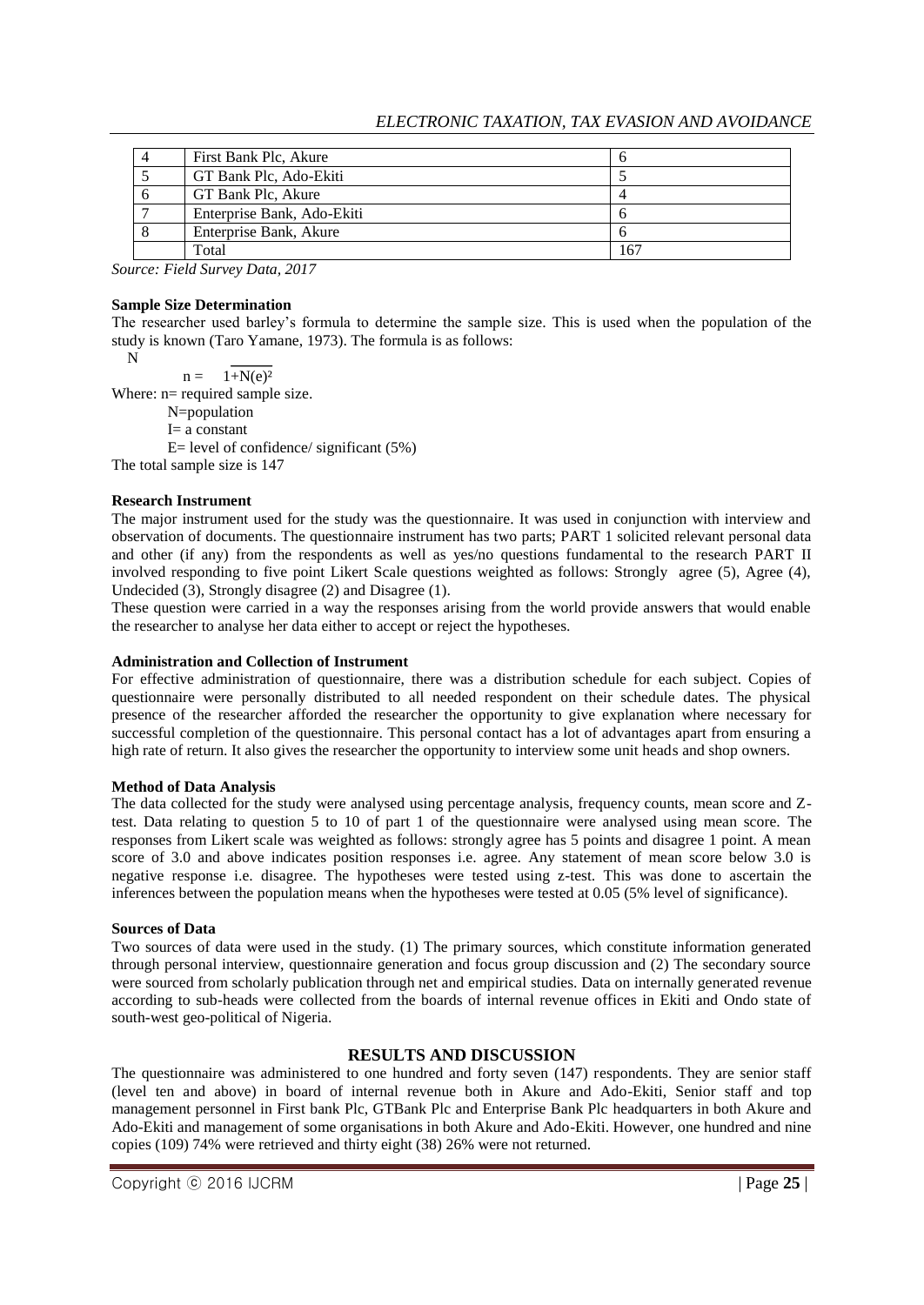# **Percentage Analysis of Dichotomous Questions (Yes/No)**

Table 2: Responses of the respondents on the worthiness of paying tax to the government**.**

| Respondents | Yes | ັ<br>No | Percentage |     |
|-------------|-----|---------|------------|-----|
|             |     |         | Yes        | No  |
| Ekiti       | 48  | υ       | 44         |     |
| Ondo        | 46  |         | 42         |     |
| Total       | 94  | 10      | 86%        | 14% |

*Source: Field Survey, 2017*

The responses as shown in the above table discovered that payment of tax to Government is compulsory. Table 3: The responses of the respondents on whether the idea of electronic –taxation is known

| Respondents | Yes   | No | Percentage |     |
|-------------|-------|----|------------|-----|
|             |       |    | Yes        | No  |
| Ekiti       | 32    | 22 | 29.4       | 20  |
| Ondo        | 45    | 10 | 41.3       |     |
| Total       | $- -$ | 32 | 71%        | 29% |

*Source: Field Survey, 2017*

The responses on the table above indicates that seventy seven respondents say Yes in both state i.e thirty two from Ekiti and forty five from Ondo state which form 71% of the total respondents as against total 29% that says No show that electronic-taxation is known to them in both states.

Table 4: The responses of the respondent on whether it is worthy for tax to be administered through electronic process.

| Respondents | Yes | No               | Percentage |     |
|-------------|-----|------------------|------------|-----|
|             |     |                  | Yes        | No  |
| Ekiti       | 43  | . .              | 39         | 10  |
| Ondo        | 42  | $\sqrt{2}$<br>IJ | 39         | ┸   |
| Total       | 85  | 24               | 78%        | 22% |

*Source: Field Survey, 2017*

The responses on the table above show that 78% of the total respondents from both states indicate 'Yes' while 22% indicate 'No' meaning that it is agreed to be administrating the tax through electronic processing.

| Table 5: The responses of the respondents on the existence of electronic taxation in Ekiti and Ondo State |            |                |            |     |  |  |
|-----------------------------------------------------------------------------------------------------------|------------|----------------|------------|-----|--|--|
| Respondents                                                                                               | <b>Yes</b> | N <sub>0</sub> | Percentage |     |  |  |
|                                                                                                           |            |                | Yes        | No  |  |  |
| Ekiti                                                                                                     | 29         |                |            |     |  |  |
| Ondo                                                                                                      |            |                | 34         | 16  |  |  |
| Total                                                                                                     | 66         | 43             | 61%        | 39% |  |  |

*Source: Field Survey, 2017*

The responses to the operation of electronic taxation in both states by the respondents shows that it has been in existence through the percentage of No respondents (23%) in Ekiti shows that the awareness is not yet circulated.

Table 6: The responses of the respondents on the extent of computer literacy of the tax payers

| Respondents | Yes            | No          |     | Percentage   |
|-------------|----------------|-------------|-----|--------------|
|             |                |             | Yes | No           |
| Ekiti       | 30             | 24          | 28  | $\sim$<br>∠∠ |
| Ondo        | $\Omega$<br>33 | $\sim$<br>∸ | 38  | 20           |
| Total       | 63             | 46          | 58% | 42%          |

*Source: Field Survey, 2017*

The responses of the respondent on the literate level of computer operation shows 58% yes in both states indicating that majority have computer knowledge when it comes to the assessment of tax.

Table 7: Tax collected manually four years before the commencement of electronic method was introduced.

| $C/N^{\tau}$<br>5/15 | $ -$<br>Y ear | T1<br>State<br>LΝ | State<br>$\mathbf{m}$<br>JNU -    |
|----------------------|---------------|-------------------|-----------------------------------|
|                      | 2004          | $- - -$           | .909.8<br>7.001.<br>097<br>$\sim$ |
|                      |               |                   |                                   |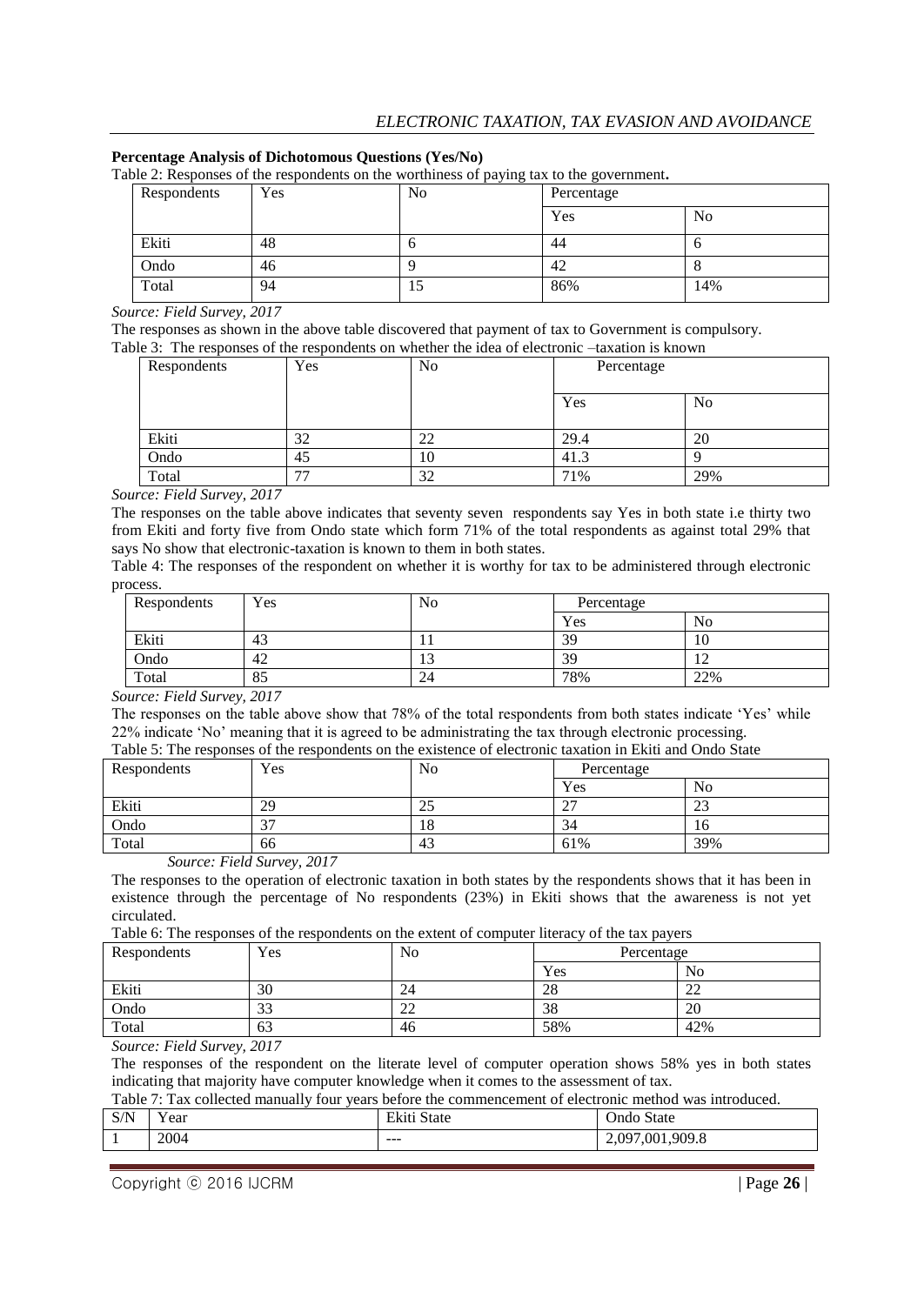# *ELECTRONIC TAXATION, TAX EVASION AND AVOIDANCE*

|                | 2005 | ---              | 2,521,787,850.69 |
|----------------|------|------------------|------------------|
| 2              | 2006 | ---              | 2,584,741,310.25 |
| $\overline{4}$ | 2007 | 3,840,814,697    | 2,789,770,927.39 |
|                | 2008 | 4,018,915,564.63 | ---              |
| 6              | 2009 | 4,091,923,011.15 | ---              |
|                | 2010 | 2,945,341,994.22 | ---              |

*Source: Field Survey, 2017*

| Table 8: Tax collected electronically by the two states |  |  |  |
|---------------------------------------------------------|--|--|--|
|---------------------------------------------------------|--|--|--|

| S/N | Year | Ekiti State    | Ondo State       |
|-----|------|----------------|------------------|
|     | 2008 | $---$          | 3,984,678,519.91 |
| ∸   | 2009 | ---            | 3,751,817,815.35 |
|     | 2010 | $- - -$        | 6,480,372,918.96 |
|     | 2011 | 10,615,350,000 | 8,015,725,375.26 |

*Source: Field survey, 2017*

The above table indicated that Electronic taxation operation started in 2011 in Ekiti State while Ondo state started 2008.

Table 9: Percentage increase of tax collected before and during electronic taxation period.

| Year | <b>Ekiti State % increase</b> | <b>Ondo State % increase</b> |
|------|-------------------------------|------------------------------|
| 2005 | $- -$                         | 20.3                         |
| 2006 | $- -$                         | 2.5                          |
| 2007 | $- -$                         |                              |
| 2008 | 4.6                           | 42.8                         |
| 2009 | 2.0                           |                              |
| 2010 | 28                            | 73                           |
| 2011 | 260                           | 24                           |

#### *Source: Field Survey, 2017*

The above percentage increase/decrease shows the operations of both Ekiti and Ondo State four years before the commencement of E-taxation. It also shows their operations at the commencement of E-taxation.It implies that the rate of increase in percentage in Ekiti on tax collected using manual method was low, even with decrease operation in 2010 but astronomically jump up to 260% in 2011 immediately Electronic – taxation was introduced.

In Ondo State the manual collection equally suffer set back since the rate of increase dwindling until the Etaxation was introduced in 2008 where 42.8% was recorded over 8% of the previous year. It is thereby agreed that E-taxation increase revenue generation in both states.

Table 10: Responses of the respondents on whether electronic taxation will significantly curb tax evasion and tax avoidance.

| S/N | <b>STATEMENTS</b>                                                                                                                                                                            | <b>SD</b>  | D          | UN         | A                       | <b>SA</b>   | <b>TOTAL</b> | $\overline{\mathbf{X}}$   | R |
|-----|----------------------------------------------------------------------------------------------------------------------------------------------------------------------------------------------|------------|------------|------------|-------------------------|-------------|--------------|---------------------------|---|
|     |                                                                                                                                                                                              |            | 2          | 3          | $\overline{\mathbf{4}}$ | 5           |              |                           |   |
| -1  | Poor revenue generation by the<br>government is caused by tax<br>evasion and avoidance by<br>individual and group.                                                                           | (16)<br>16 | (12)<br>24 | (11)<br>33 | (37)<br>148             | (33)<br>165 | (109)<br>386 | <u>386</u><br>109<br>3.54 | A |
| 2   | Tax evasion and avoidance can<br>curbed<br>through<br>be<br>computerization of<br>tax<br>administration system<br>and<br>keeping counter<br>acting<br>measures in case of security<br>breach | (10)<br>10 | (21)<br>42 | (09)<br>21 | (45)<br>180             | (26)<br>130 | (109)<br>383 | 383<br>109<br>3.51        | A |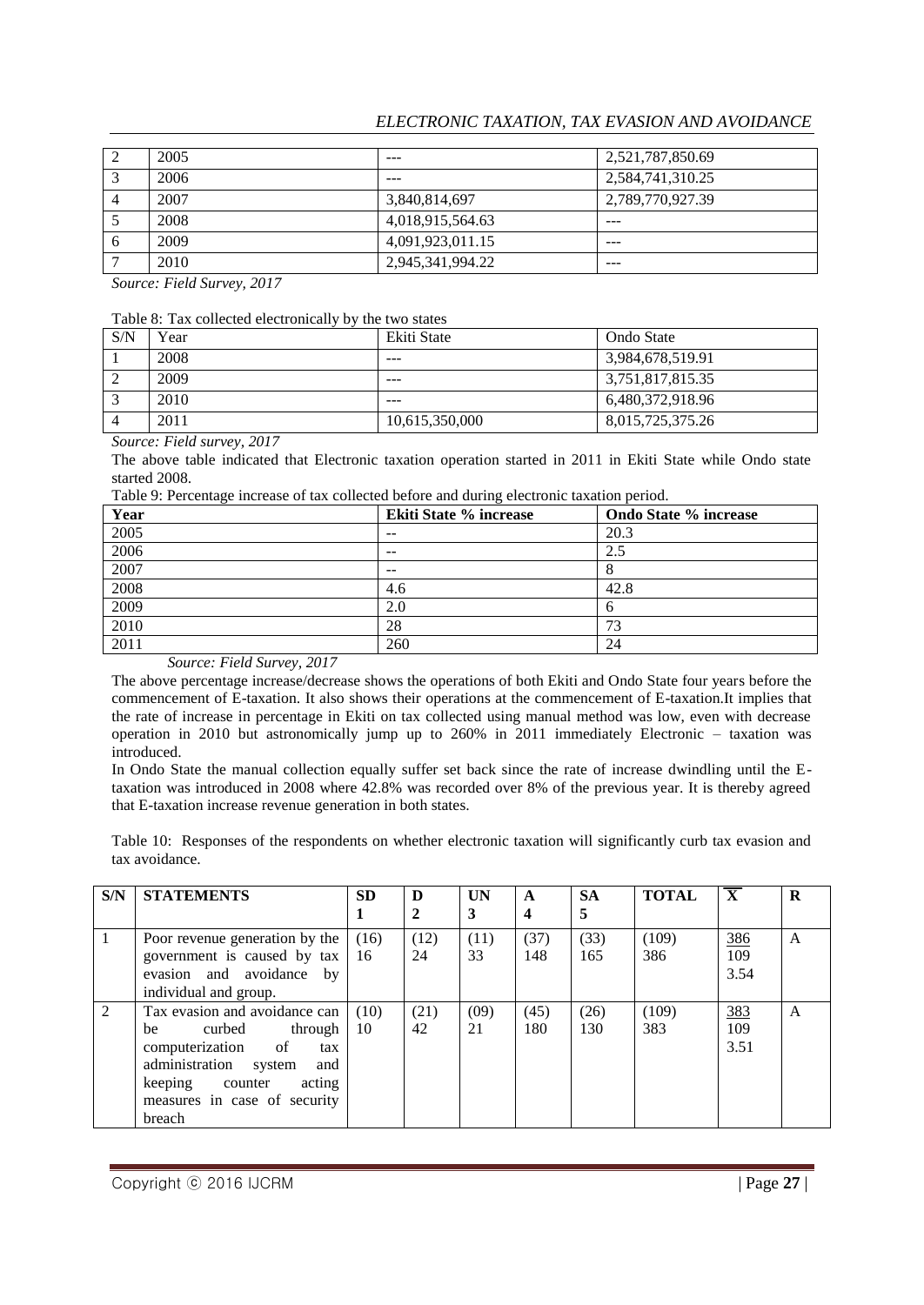# *ELECTRONIC TAXATION, TAX EVASION AND AVOIDANCE*

| $\overline{3}$ | Electronics<br>taxation<br>would<br>quicken the tax inspectors to<br>check accounting data<br><sub>of</sub><br>taxpayers so as to fight against<br>tax evasion and avoidance | (9)<br>9   | (04)<br>8  | (17)<br>51 | (49)<br>196 | (30)<br>150 | (109)<br>414 | 414<br>109<br>3.80 | $\mathsf{A}$ |
|----------------|------------------------------------------------------------------------------------------------------------------------------------------------------------------------------|------------|------------|------------|-------------|-------------|--------------|--------------------|--------------|
| $\overline{4}$ | $\overline{Bio}$ – data of every tax payer<br>as shown through on line<br>registration would extremely<br>evasion<br>curb<br>tax<br>and<br>avoidance.                        | (13)<br>13 | (17)<br>34 | (08)<br>24 | (43)<br>172 | (28)<br>140 | (109)<br>383 | 383<br>109<br>3.51 | $\mathbf{A}$ |
| 5              | Weak tax administration is<br>responsible for large scale of<br>tax evasion and tax avoidance                                                                                | (06)<br>6  | (20)<br>40 | (14)<br>42 | (35)<br>140 | (34)<br>170 | (109)<br>398 | 398<br>109<br>3.65 | $\mathbf{A}$ |
| 6              | Quick<br>of<br>delivery<br>responsibilities<br>through<br>electronics<br>would<br>taxation<br>significantly curb tax evasion<br>and avoidance.                               | (11)<br>11 | (25)<br>50 | (07)<br>21 | (39)<br>156 | (27)<br>135 | (109)<br>373 | 373<br>109<br>3.42 | $\mathsf{A}$ |
| $\overline{7}$ | Poor discharged of government<br>responsibilities to the<br>tax<br>payers gives rise to the tax<br>avoidance and evasion.                                                    | (20)<br>20 | (22)<br>44 | (04)<br>12 | (36)<br>144 | (27)<br>135 | (109)<br>355 | 355<br>109<br>3.26 | $\mathbf{A}$ |
| $\overline{8}$ | would<br>Electronics<br>taxation<br>reveal unacceptable income<br>from tax payer who wanted to<br>evade tax.                                                                 | (05)<br>5  | (11)<br>22 | (20)<br>60 | (37)<br>148 | (36)<br>180 | (109)<br>415 | 415<br>109<br>3.81 | $\mathbf{A}$ |
| 9.             | effective<br>and<br>Strong<br>tax<br>administration<br>through<br>electronic taxation would curb<br>tax aversion and avoidance.                                              | (16)<br>6  | (12)<br>24 | (20)<br>60 | (31)<br>124 | (40)<br>200 | (109)<br>414 | 414<br>109<br>3.79 | $\mathbf{A}$ |
| 10             | Enough computer literacy by<br>the tax payers reduces tax<br>evasion and tax avoidance.                                                                                      | (07)<br>07 | (10)<br>20 | (15)<br>45 | (45)<br>10  | (32)<br>160 | (109)<br>412 | 412<br>109<br>3.78 | $\mathbf{A}$ |

#### **Assessment of the effects of electronic taxation on tax avoidance and evasion** The hypothesis to be tested here is stated thus

Ho : Electronic taxation will not significantly curb tax evasion and avoidance

This hypothesis is tested as follows

| Means of population $(\mu)$ | Means of sample X | Standard         | deviation | Z-test statistic       |
|-----------------------------|-------------------|------------------|-----------|------------------------|
|                             |                   |                  |           |                        |
| 3 x 109 x 10<br>10          | $\Sigma x = 3933$ | $\sqrt{3845/10}$ |           | $\sqrt{66/19.62X3.16}$ |
| 327                         | 393.3             | 19.62            |           | 10.63                  |

# **Decision**

Since Z- test calculated 10.63 > 1.96 z –test table at 5% significant value, we hereby reject null hypothesis and accept alternative hypothesis.

# **CONCLUSIONS AND RECOMMENDATIONS**

The conclusion that cab drawn from the study is that electronic taxation will significantly reduce tax evasion and avoidance in Nigeria. The implication is that the earlier the tax administrators adopt electronic taxation, the better for our tax administration in Nigeria. The findings from the studies have shown that manual system of tax administration is grossly inefficient and can aid tax evasion and avoidance.

Consequently, it is recommended that effort should be made by various institutions in Nigeria saddled with the responsibility of tax administration to put every resources together to embrace electronic taxation. This will go a long way to reduce the incidences of tax evasion and avoidance in Nigeria.